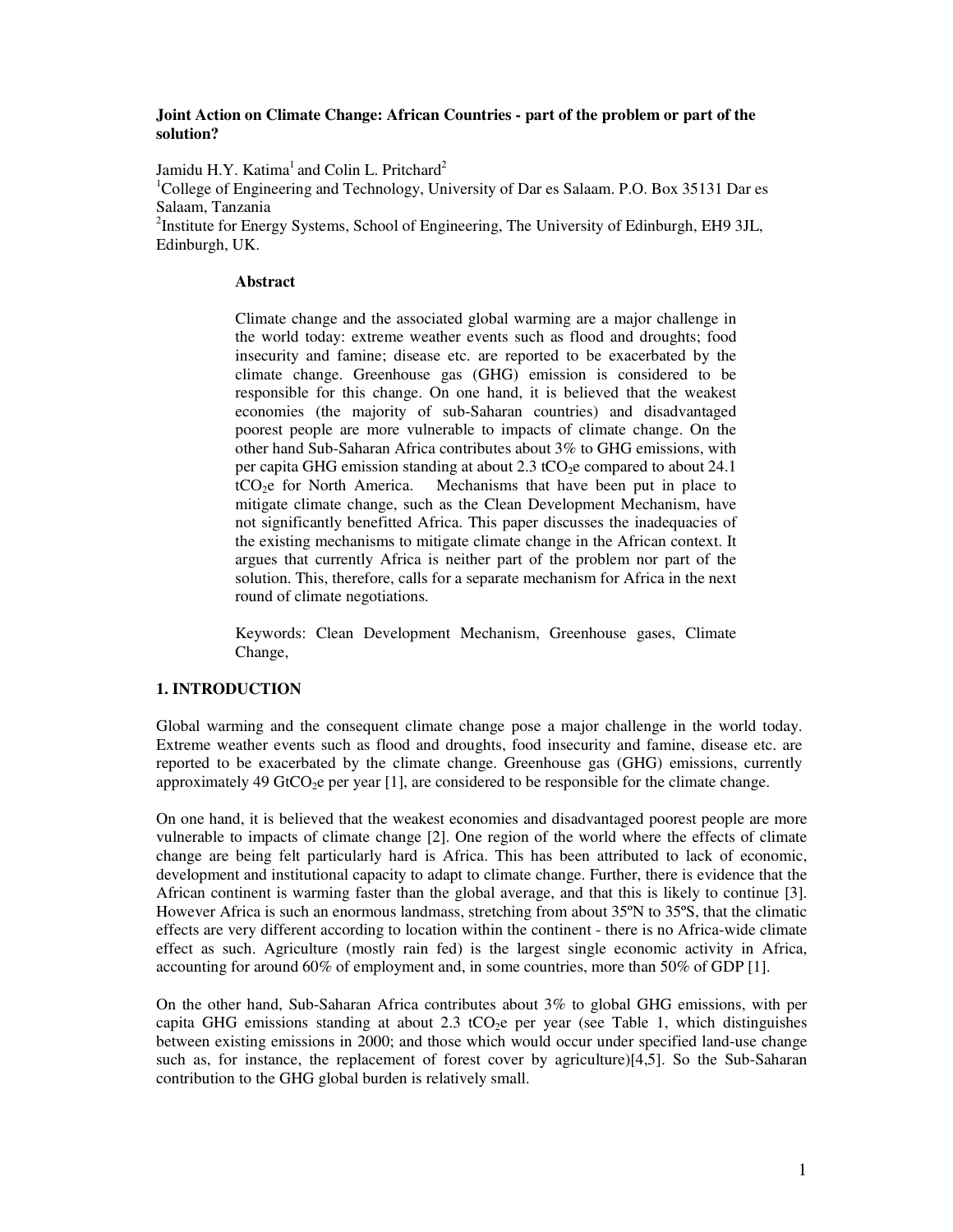| $1.001$ $1.1.01$ $1.001$ $1.001$ $1.001$ $1.001$ $1.001$ $1.001$ $1.001$ |                      |                         |  |  |
|--------------------------------------------------------------------------|----------------------|-------------------------|--|--|
|                                                                          | tCO <sub>2</sub> e   | tCO <sub>2</sub> e      |  |  |
|                                                                          | with land-use change | without land-use change |  |  |
| Asia                                                                     | 4.5                  | 3.4                     |  |  |
| Europe                                                                   | 10.6                 | 10.5                    |  |  |
| Middle East & North Africa                                               | 5.7                  | 5.6                     |  |  |
| Sub-Saharan Africa                                                       | 4.5                  | 2.3                     |  |  |
| North America                                                            | 23.1                 | 24.1                    |  |  |
| Central America & Caribbean                                              | 6.3                  | 4.5                     |  |  |
| South America                                                            | 11.1                 | 5.3                     |  |  |
| Oceania                                                                  | 24.2                 | 19.1                    |  |  |

Table 1: Per capita GHG emissions in 2000 [4]

In order to mitigate climate change the global community has put in place two mechanisms, namely the Clean Development Mechanism (CDM) and Joint Implementation (JI). The Kyoto Protocol legally binds Annex 1 countries to reduce their collective emissions of GHGs by 5.2% compared to the year 1990 [6]. Parallel to the CDM, the World Bank established the Carbon Finance Unit (CPU) to assist governments and companies in OECD countries to purchase project-based greenhouse gas emission reductions in developing countries and in countries with economies in transition [7]. The purchase of the emission reductions is done through one of many Carbon Funds and Facilities (CFFs) such as the World Bank's Prototype Carbon Fund, the Community Development Carbon Fund, Bio-Carbon Fund etc. Some of these CFFs are discussed in this paper.

This paper focuses primarily on the CDM, the purpose of which is to assist Parties not included in Annex I to achieve *sustainable development,* and to assist Parties *included* in Annex I to achieve compliance with their quantified emission limitation and reduction commitments under Article 3 [6].

# **2.0 PERFORMANCE OF AFRICA IN VARIOUS MITIGATION MECHANISMS**

# **2.1 The CDM**

CDM has two purposes: on one hand it should assist a particular Annex 1 country to meet their GHG reduction commitment; and on the other hand it should contribute to sustainable development of the recipient non-Annex 1 country [6]. Tables 2 and 3 show CDM projects in Africa and the rest of the developing world, respectively. It can also be seen that the major players in Africa are South Africa, Egypt and Nigeria, which have over 70% of Certified Emission Reductions (CERs). CERs may be obtained from a wide range of projects, ranging from reduction in gas flaring (Nigeria), landfill gas recovery and electricity generation in Tanzania and Egypt, to protection of forests in Uganda.

| $1.4010 \pm 0.0111 \pm 1.01000 \pm 0.0111 \pm 0.0100$ |                    |             |         |                           |
|-------------------------------------------------------|--------------------|-------------|---------|---------------------------|
| Name of Party                                         | Number of Projects | kt CER 2012 | $\%$ ge | <b>Estimated Value of</b> |
|                                                       |                    |             |         | <b>CERs '000 US\$*</b>    |
| South Africa                                          | 27                 | 24,555      | 24.9    | 245,550                   |
| Egypt                                                 | 12                 | 16,673      | 16.9    | 167,673                   |
| Morocco                                               |                    | 2,853       | 2.9     | 28,530                    |
| Uganda                                                |                    | 867         | 0.9     | 8,670                     |
| Kenya                                                 |                    | 2,789       | 2.8     | 27,890                    |
| Nigeria                                               |                    | 30,445      | 30.9    | 304,450                   |
| Tanzania                                              |                    | 2,924       | 3.0     | 29,240                    |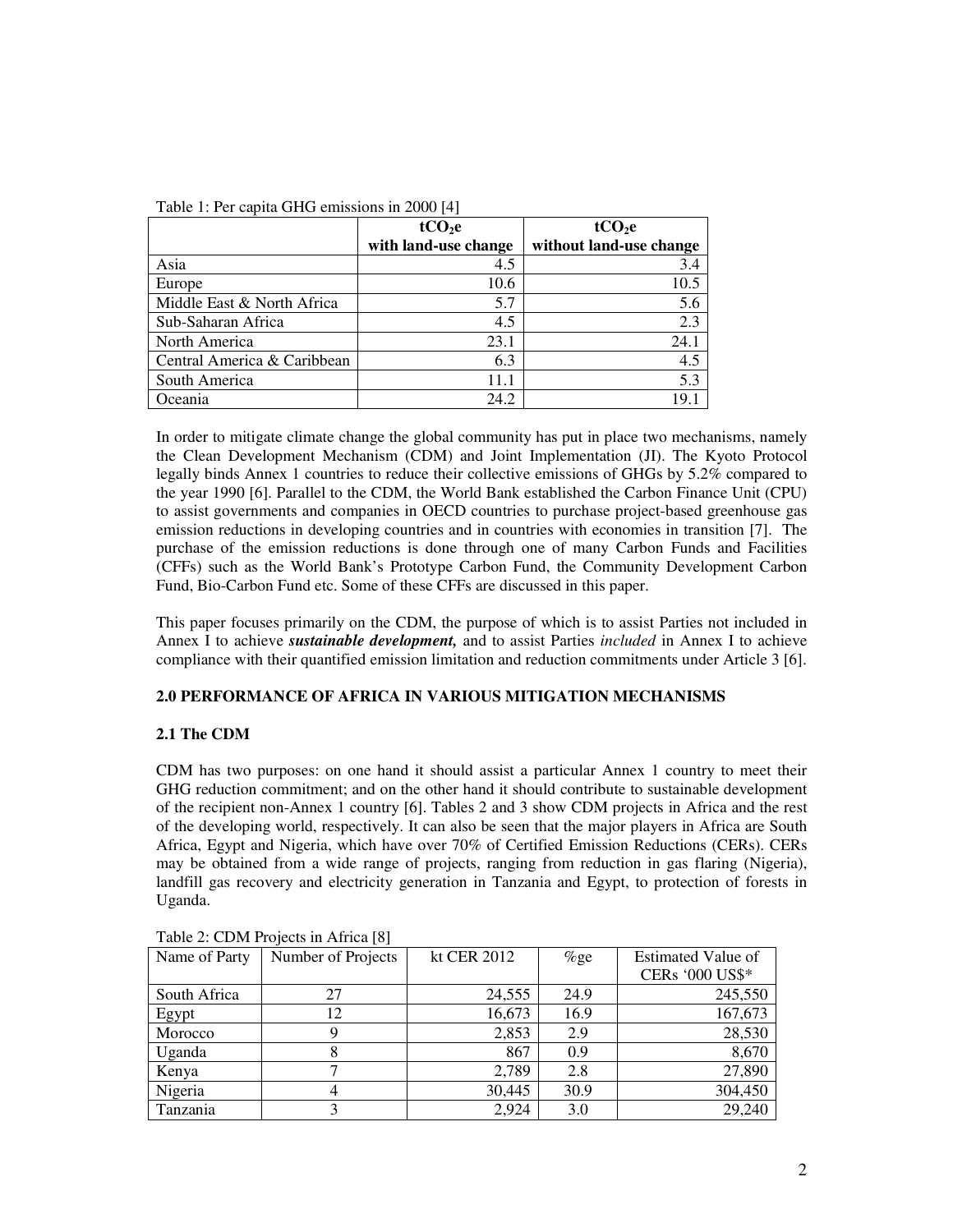| <b>Ivory Coast</b> | 2              | 6,016  | 6.1    | 60,160  |
|--------------------|----------------|--------|--------|---------|
| Congo DR           | 2              | 2,648  | 2.7    | 26,480  |
| Mali               | $\overline{2}$ | 281    | 0.3    | 2,810   |
| Tunisia            | $\overline{2}$ | 4,125  | 4.2    | 41,250  |
| Senegal            | $\overline{2}$ | 1,103  | 1.1    | 11,030  |
| <b>Mauritius</b>   |                | 1,764  | 1.8    | 17,640  |
| Mozambique         |                | 228    | 0.2    | 2,280   |
| Madagascar         |                | 210    | 0.2    | 2,100   |
| Zambia             |                | 588    | 0.6    | 5,880   |
| Ethiopia           |                | 181    | 0.2    | 1,810   |
| Swaziland          |                | 252    | 0.3    | 2,520   |
| Rwanda             |                | 74     | 0.2    | 740     |
| Total              | 87             | 98,577 | 100.00 | 986,703 |

 $*$  based on 10US\$/tonne of  $CO<sub>2</sub>$  avoided [9]

| Table 3: Regional Distribution of CDM Projects |  |
|------------------------------------------------|--|
|------------------------------------------------|--|

| Name          | Number   | $%$ ge | kCERs   | 2012      | $%$ ge | <b>Estimated Value</b> |
|---------------|----------|--------|---------|-----------|--------|------------------------|
|               | of       |        |         | kCERs     |        | of CER <sub>s</sub>    |
|               | Projects |        |         |           |        | '000 US\$*             |
| Latin America | 814      | 19.1   | 79,430  | 427,930   | 14.9   | 4,279,300              |
| Asia Pacific  | 3255     | 76.6   | 476,382 | 2,281,589 | 76.6   | 22,815,890             |
| Europe and    | 42       | 1.0    | 4,064   | 18,953    | 0.7    | 189,530                |
| Central Asia  |          |        |         |           |        |                        |
| Africa        | 87       | 2.0    | 18,642  | 98,577    | 3.4    | 985,770                |
| Middle East   | 54       | 1.3    | 8,376   | 38,093    | 1.3    | 380,930                |

Globally, it can be seen that more than 96% of all CDM projects are in Latin America and Asia Pacific. In order to address the low number of CDM projects in Africa, the *Nairobi Framework*, a joint initiative of UNDP, UNEP, World Bank, African Development Bank and UNFCC was launched in September 2007 with the aim of expanding CDM projects in Africa [10]. It is reported that the Framework has succeeded in raising awareness of the CDM and in improving inter-agency coordination, but it is yet to deliver the anticipated increase in CDM projects [7].

### **2.2 The Prototype Carbon Fund (PCF)**

The PCF was established in 1999 as a public-private partnership aimed at catalysing the market for project-based GHG emission reductions (ERs) within the framework of the Kyoto Protocol, while contributing to sustainable development [11]. In 2006, out of a total global carbon market of \$30 billion, and with the share of developing countries totalling \$5 billion of that amount, Africa's share was only \$200 million. Figure 1 shows the geographical distribution of carbon fund projects. The contracts that have been signed have total emission reductions of  $31,087,366$  tCO<sub>2</sub>e. In Africa, South Africa has a project that will generate about 700,000 tCO<sub>2</sub>e  $(2.3\%)$  and Uganda will generate 509,946 tCO<sub>2</sub>e  $(1.6\%)$ .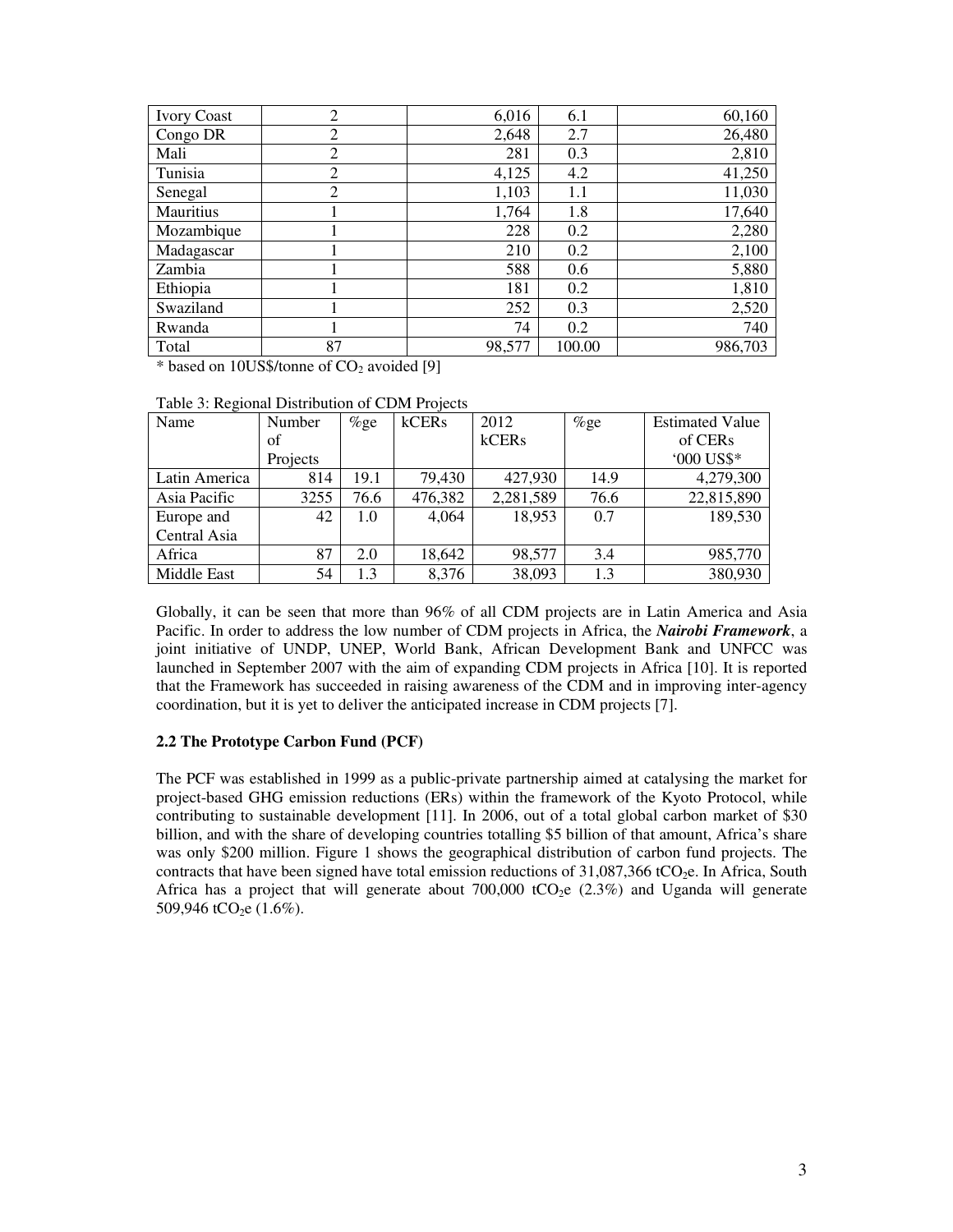

# **Figure 1: Geographical Distribution of PCF Portfolio [7]**

Thus Africa is poorly represented in the PCF also.

#### **2.3 The Community Development Carbon Fund**

The CDCF was created in 2002 to extend the benefits of CF to the poorest countries and to poor communities in all developing countries, which would otherwise find it difficult to attract carbon finance because of country and financial risk [12]. The main aim was to assist developing countries reduce their CO<sub>2</sub> emissions and earn carbon credits. It combines community development attributes with emission reductions to create development plus carbon credits; and aims to improve the lives of the poor, and their local environment, significantly. CDCF supports a wide range of projects, such as crop residue to energy conversion, cooking stoves, biogas, mini hydropower, waste management, wastewater treatment, fuel switching, efficient brick making etc. It supports projects with ERs of 40,000 tCO<sub>2</sub>e to 1,000,000 tCO<sub>2</sub>e. By 2007, the total ER for the signed projects stood at 5,694,496 tCO<sub>2</sub>e, of which African nations' contribution was about 2,045,000 tCO<sub>2</sub>e (35.9%). However, this came from just two projects: one in Kenya (900,000 tCO<sub>2</sub>e) and one in Nigeria (1,145,000 tCO<sub>2</sub>e) [8]. Figure 2 shows the geographic distribution of CFD projects.



**Figure 2: Geographic Distribution of CDCF Portfolio [7]**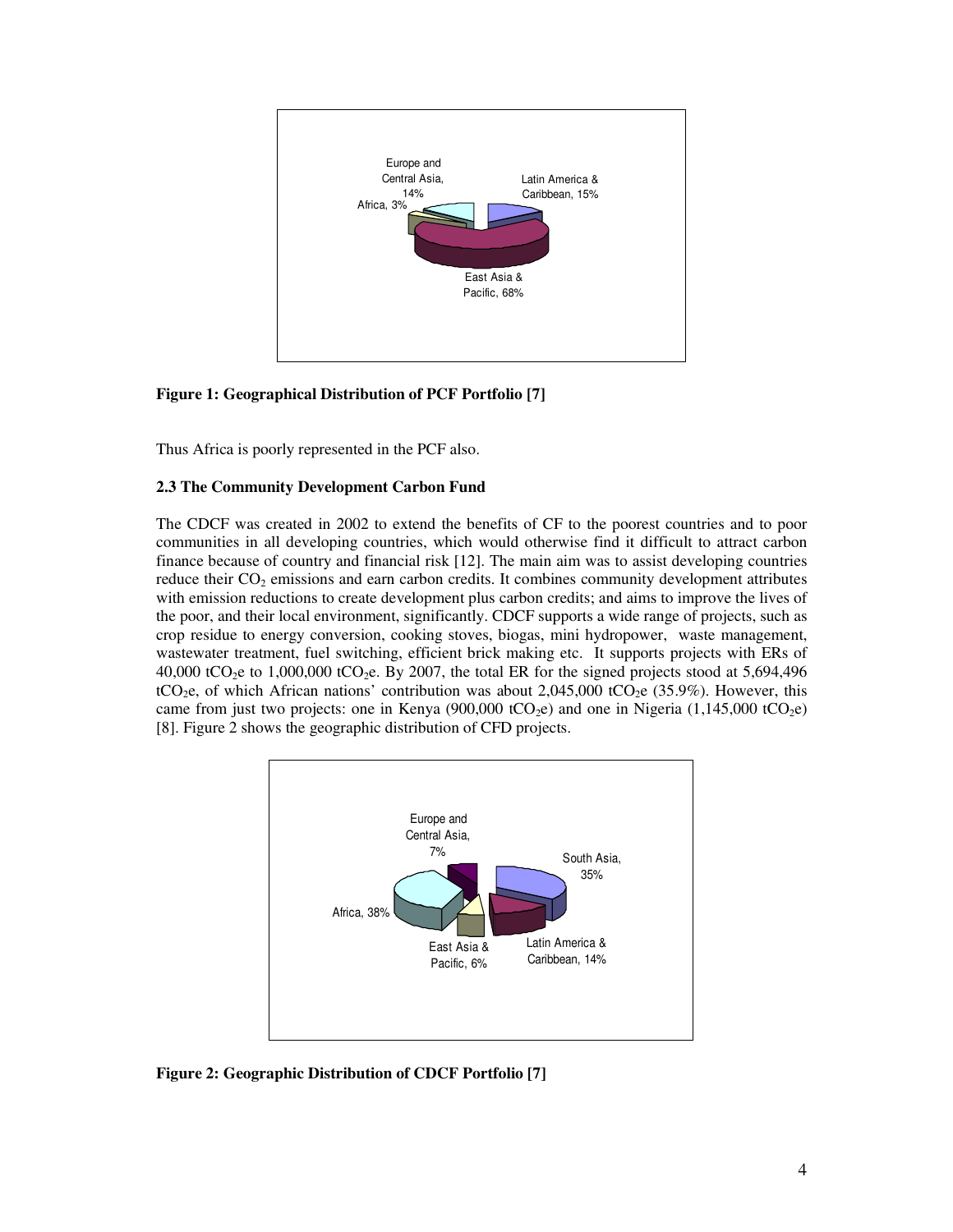Africa features strongly under this fund (38%) (Figure 2). African projects account for about 30% of the ERs, with a commitment value of about US\$90 million. Although this total is very modest, it illustrates that the combined objectives of carbon credits plus community development make this particularly attractive to African counties. Participation is also encouraged by relaxation of the constraints of country and financial risk on disbursement.

This is potentially a for post-Kyoto activities.

#### **2.3 The Bio-Carbon Fund**

The BioCF was designed to provide carbon finance to demonstrate and test projects that sequester or remove GHG in forest, agricultural, and other ecosystems [12]. The BioCF has been set up to buy carbon credits from forestry and agriculture projects. The goal of the BioCF is to remove  $CO<sub>2</sub>$  from the atmosphere, and to improve livelihoods through the production of (non-timber) forest products, which may also include bio-char production. The BioCF Participants' Committee has approved 33 projects giving an estimated \$41.5 million worth of emission reductions.

Tthe use of biological sinks to comply with Kyoto targets begs the question as to whether the sequestered carbon will remain sequestered indefinitely. This concern is more pronounced because of the increased incidences of forest fires [13]. To cover this "non-permanence risk", it is intended that the BioCF will replace the temporary carbon credits (issued from land use and forestry projects) with permanent credits generated by non-sequestration projects that are under development by other carbon funds managed by the World Bank [7].



**Figure 3: Geographic Distribution of BioCF Portfolio (Word Bank 2007)** 

Again, under this fund Africa features prominently (Figure 3). However,  $CO<sub>2</sub>$  sequestration projects may not bring about rapid economic development, particularly when compared with CDM projects which involve multimillion dollar capital investment.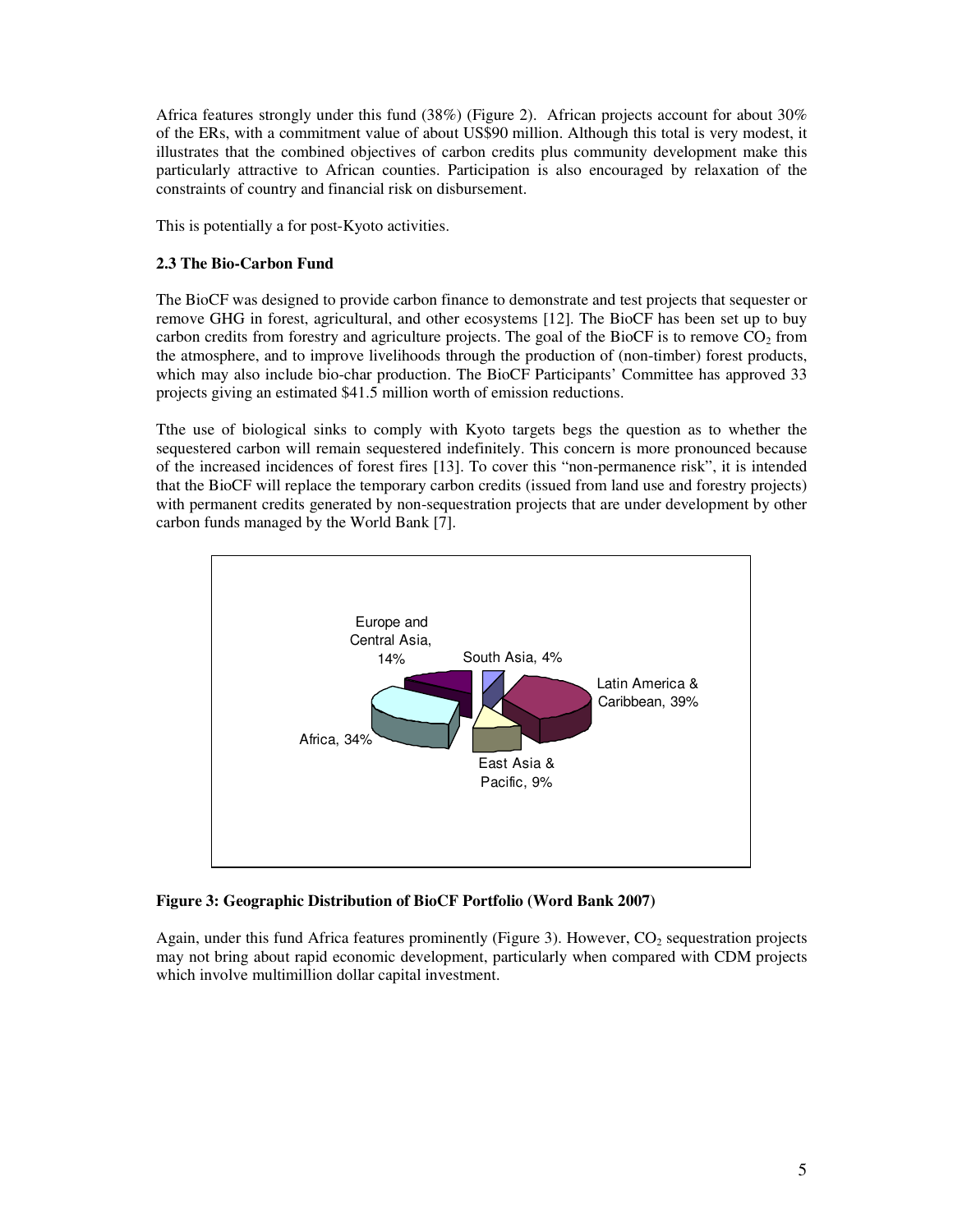## **2.3 Other Carbon Funds**

## *Performance of Africa in other carbon funds*

The performance of Africa in other funds is as follows: Netherlands CDMF (3%), Italian CF (12%), Danish Carbon Fund (15%) [7]. Other countries in Europe have been involved in carbon fund projects, but still Africa is either completely missing or sparsely represented.

## **2.4 New Global GHG Mitigation Initiatives**

In 2003 the EU issued a Directive promoting the use of biofuels and other renewable fuels for transport. The Directive sought/seeks to have biofuels account for 2% of EU transport fuels by 2005, 5.75% by 2010, and in a 2007 addendum, 10% by 2020 [15]. With this directive, the world, particularly the developing countries witnessed unprecedented rush of big chunks of land by the biofuels speculators. The developing world is attractive because it offers both cheap land and inexpensive labor for bioenergy crop production, and tropical energy crops such as palm oil offer greater energy yields and lower production costs than traditional oil seeds and grains. For example, in Tanzania, for the past three years about 30,000 acres have been acquired by foreign companies to develop biofuel plants. Apart from the worries that this land take will impact food production and that will displace the poor communities, it is not clear yet on whether the countries where the biocrops are being grown will benefit from these initiatives. It is a fact that this new drive is not being pushed by the interests of the recipient countries, but rather by the anticipated increased demand as a result of the European Directive. Similar to other carbon related initiatives, Africa is also going to miss out. This is because, most of developing countries have been caught unaware by this upsurge of land demand; they have no policies in place to guide the biofuel development.

## **3.0 DISCUSSION**

It has been seen that the performance of African nations, particularly sub Saharan Africa, is not impressive under any of these funding mechanisms. Even where the reported percentages are relatively high, a closer look shows that only a handful countries are taking part. This is attributed to the unstable micro-economic environment, absence of supportive policies, lack of investors' confidence and lack of up-front capital [16], low capacity of poor developing countries to identify and develop projects [7], weak business environments, and high project-related currency and country risks. Unfortunately these factors are likely to remain true in the post-Kyoto era.

It is therefore evident that unless a holistic analysis of the CDM or related funding cycle is done, Sub Saharan countries' participation in these funding mechanisms will remain dismal. It is true that CDM and related mechanisms are investments like any other, where the rule is that the investor(s) need to be sure of their return on investment. This requires a conducive investment environment where there is security of investment and where the technical and financial risks are low.

Furthermore, Sub Saharan Africa evidently does not have a critical mass of indigenous entrepreneurs who are ready to put money up front to develop projects and consequently generate CERs. For example, Tanzania took part in the (just ended) C4CDM project; and under this project 10 Project Idea Notes (PINs) for small scale projects were developed. Until now no company has come forward to develop *any* of them into a Project Design Document (PDD). Another obstacle is that the majority of the projects are small, and others very small, so they are not attractive because of high transaction costs. To solve the problem of small projects, the CDM Executive Board approved guidelines for developing bundled projects [17]; but even if these projects were to be bundled, they still remain small and the required baseline calculations, demonstration of additionally and monitoring aspects become tedious. Unless Sub Saharan Africa is considered and dealt with as a special case, its performance will remain low, despite the fact that it is more vulnerable than any other continent.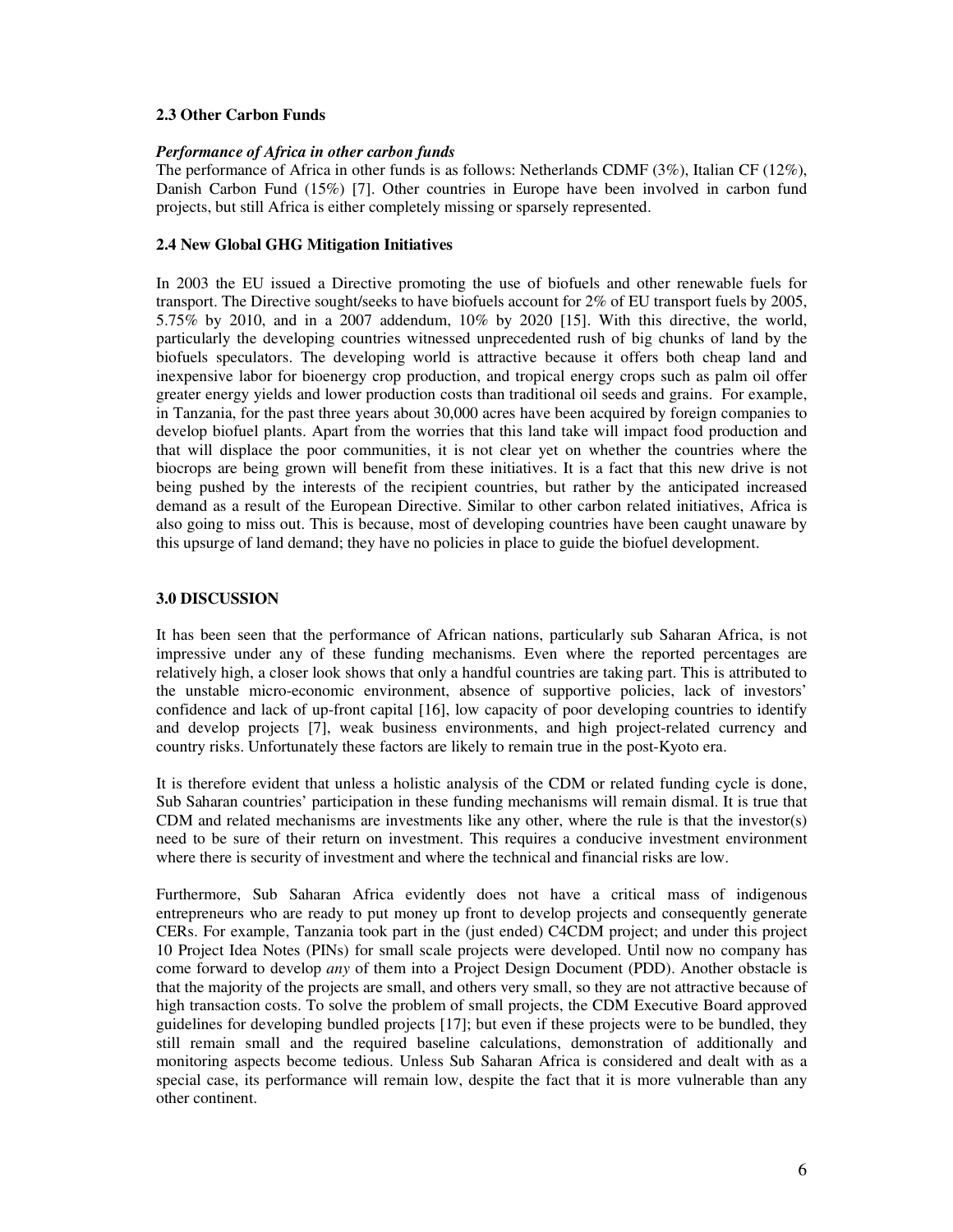The following summarises the possible solutions which could be discussed for post-Kyoto:

- a) New negotiations should ensure that the mechanism that will be put in place ensures that the projects are developed fully. For example a special fund geared at helping Sub Saharan Countries to develop projects to full PDD could have helped African Countries to realise a reasonable number of CDM project. This could be similar to the current Community Development Fund; but the difference could be that the fund may aim at assisting the countries to develop national implementation plans, thereby creating an enabling environment for CDM projects. The enabling environment should include policy reforms, reforming micro-economic environment, and developing a framework for local financial institutions to take on board CDM under their funding portfolio. As has been mentioned, the Nairobi Framework was not designed to go this far.
- b) New negotiations should consider establishing a hybrid mechanism that combines adaptation and development. The Adaptation Fund has been established by the Parties to the Kyoto Protocol [18] to finance specific adaptation projects and programmes in developing countries that are Parties to the Kyoto Protocol. The Fund will be financed with 2% of the Certified Emission Reduction (CERs) issued for projects of the Clean Development Mechanism (CDM), and with funds from other sources. By inclusion development aspects, the fund could assist to bring on board the sustainable development.

## **4.0 CONCLUSION**

Although Africa's contribution to GHG emissions is very small, Africa is the most vulnerable continent to climate change since widespread poverty severely limits the capabilities of communities to adapt to such changes. Because of its significant capacity as a sink for GHG emissions, Africa needs to be part of the *solution* to climate change problems. However, interventions that lump together African nations with other developing countries seem not be working for Africa. This fact needs to be taken into consideration in the negotiation of post-Kyoto climate change mitigation measures.

### **References**

[1] IPCC (2007) Fourth Assessment Report: Climate Change 2007

[2] IPCC (2001) **IPCC** Third Assessment Report: Climate Change

[3] Hulme, M., R. Doherty, T. Ngara, M. New, D. Lister. 2001. African climate change: 1900 – 2100. Climate Research 17: 145-168.

- [4] R.A. Houghton (2003) *Revised estimates of the annual net flux of carbon to the atmosphere from changes in land use and land management 1850-2000.* (last accessed on 5<sup>th</sup> March 2009)
- [5] Michael H. and Glantz , M.H. (2005) Climate Change (that is, Global Warming) and Sub-Saharan Africa, www.fragileecologies.com/mar02\_05.html (last accessed on 5<sup>th</sup> March 2009)
- [6] UNFCC (1998) unfccc.int/kyoto\_protocol/items/2830.php (last accessed on  $5<sup>th</sup>$  March 2009)
- [7] World Bank (2007) Report on Implementation of the Global Carbon Funds. Carbon Finance for Sustainable Development. http://wbcarbonfinance.org/docs/Report\_On\_Business.pdf (last accessed on  $5<sup>th</sup>$  March 2009)

[8] UNEP Risoe CDM/JI Pipeline Analysis and Database. **cdmpipeline.org**/cdm-projectsregion.htm (last accessed on  $5<sup>th</sup>$  March 2009)